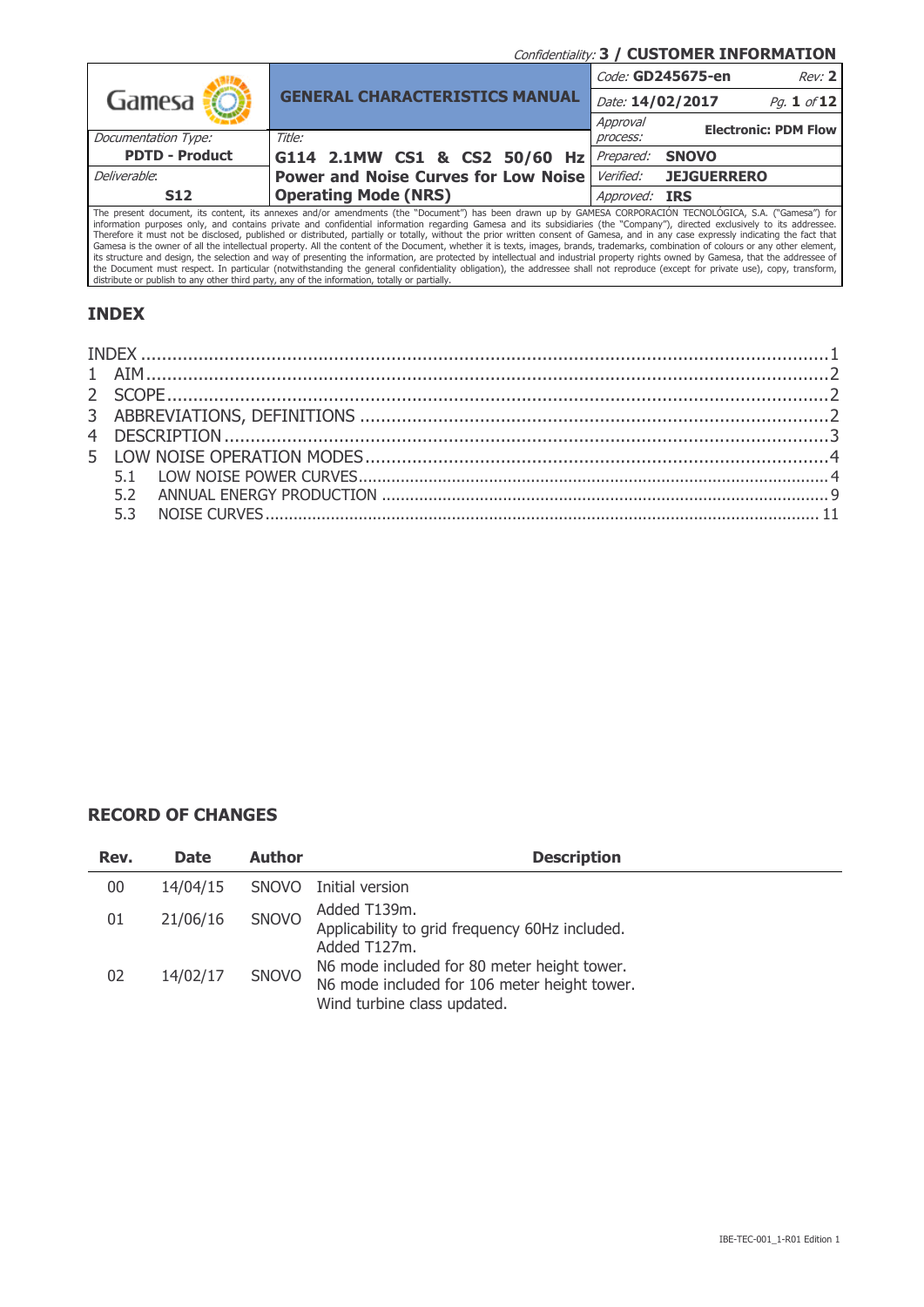

**GENERAL CHARACTERISTICS MANUAL**

Code: **GD245675-en** Rev: **2**

Date: **14/02/2017** Pg. **2** of **12**

**G114 2.1MW CS1 & CS2 50/60 Hz Power and Noise Curves for Low Noise Operating Mode (NRS)**

## <span id="page-1-0"></span>**1 AIM**

This document presents the G114 2.1MW CS1 & CS2 wind turbine power curves and noise emission associated with the low noise modes.

## <span id="page-1-1"></span>**2 SCOPE**

The values in the present document are applicable to all the existing configurations for the WT G114 2.1MW CS1 & CS2 according to tower height. Tonality is not considered. The noise levels given in the document do not apply to high temperature versions.

## <span id="page-1-2"></span>**3 ABBREVIATIONS, DEFINITIONS**

- **WT**: Wind turbine.
- **Power (P):** Expressed in kW, this is the electric power obtained at the generator terminals without considering the losses in the transformer or high voltage cables of the wind turbine, or the occasional power consumption which may exist in the same to supply a component. Averaged every 10 minutes.
- **Wind speed (W<sub>S</sub>.):** Expressed in m/s, it is the horizontal wind component value at the height of the hub averaged every 10 minutes.
- **Power curve (CdP):** Represents the change in the P in accordance with the W<sub>s</sub> for the different WT operating modes.
- **Annual Output / Annual Energy Production (AEP):** Expressed in [MWh], it is the total electrical energy produced in a WT during a one-year period, in accordance with a given CdP and a given wind distribution.
- **Wind distribution:** The Weibull distribution is used for different K-distribution parameters and for annual average wind speed values  $(W_{ave})$ .
- **Wind speed W<sub>10</sub> [m/s]:** The wind speed value, measured at 10m above ground level.
- **Tower height (H):** Expressed in meters, is the height of the rotor centre above ground level.
- **Power coefficient:** C<sub>P</sub>
- **Thrust coefficient:** C<sub>T</sub>
- **Noise level:** The expected sound power level values, expressed in dB(A), represent the sound power that the WT emits at the height of the hub for a given wind speed. In accordance with the IEC standard, the wind speed value (W10) 10 m from the ground is used.

The noise levels shown in this document are average expected values, called Lw in IEC-61400- 14. To obtain the Lwd value, as defined in IEC-61400-14, an increase of 2 dB(A) shall be considered over said Lw values.

**dB(A):** An A type frequency filter is applied, in accordance with the IEC standard.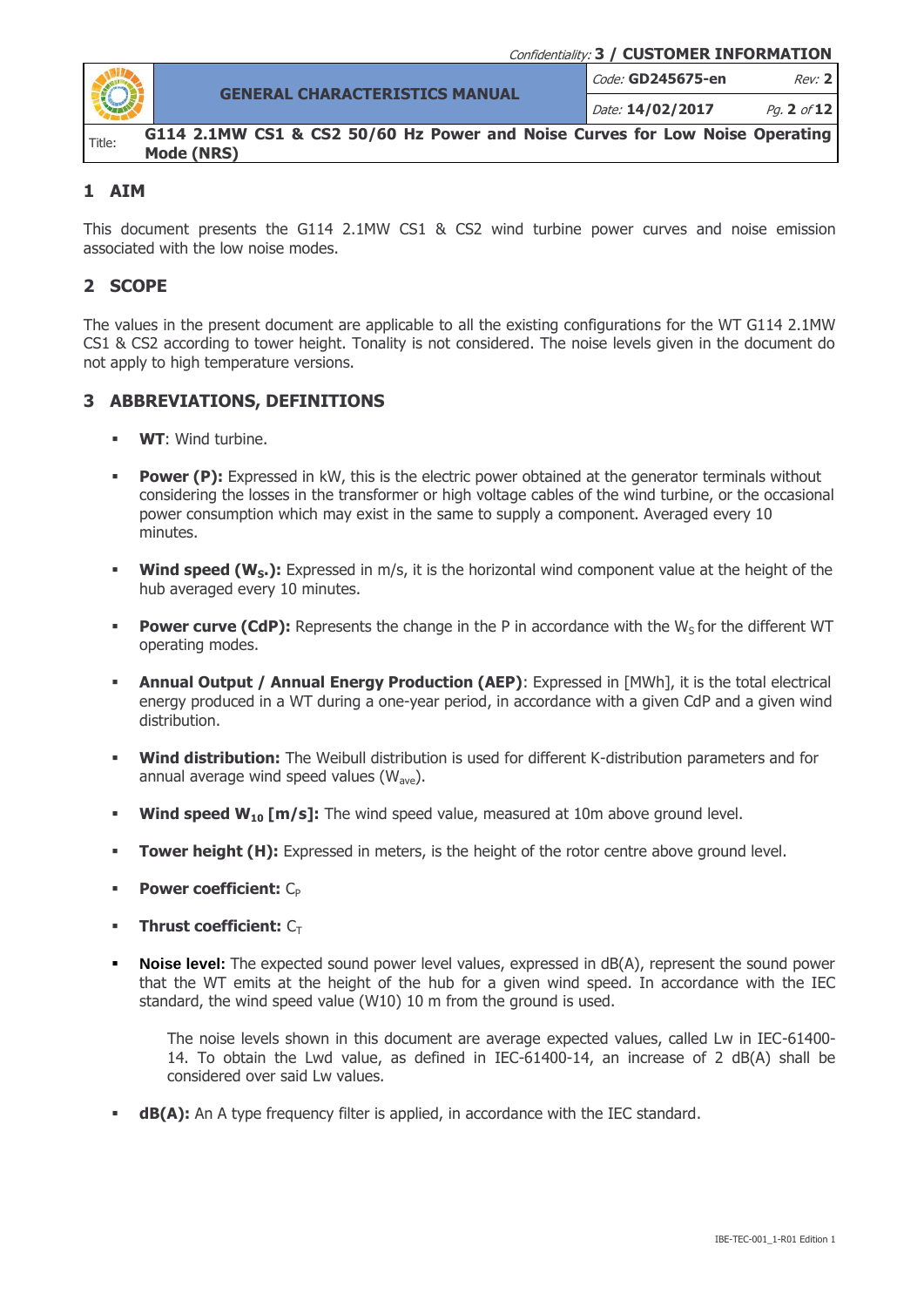

**GENERAL CHARACTERISTICS MANUAL**

Code: **GD245675-en** Rev: **2**

Date: **14/02/2017** Pg. **3** of **12**

**G114 2.1MW CS1 & CS2 50/60 Hz Power and Noise Curves for Low Noise Operating Mode (NRS)**

# <span id="page-2-0"></span>**4 DESCRIPTION**

When not specified otherwise, data in following sections is calculated using the parameters from **Table 1**. All power curve and annual energy production values in this document are subject to the validity ranges presented in **Table 2**.

| <b>Rated power</b>           | 2.1 MW                   |
|------------------------------|--------------------------|
| <b>Frequency</b>             | 50Hz/60Hz                |
| <b>Rotor Diameter</b>        | 114m                     |
| Angle of blade tip           | Pitch control regulation |
| <b>Air density reference</b> | 1.225 kg/m3              |

Table 1 Calculation parameter values for the G114 2.1MW CS1 & CS2 wind turbine power curve.

| <b>Wind Shear (10min average)</b>     | $\leq 0.3$                                                               |
|---------------------------------------|--------------------------------------------------------------------------|
| Turbulence intensity TI [%] for bin i | $5\% \frac{(0.75v_i + 5.6)}{v} < T I_i < 12\% \frac{(0.75v_i + 5.6)}{v}$ |
| <b>Terrain</b>                        | Not complex according to IEC 61400-12-1                                  |
| Upflow $\beta$ [ <sup>o</sup> ]       | $-2^0 \leq \beta \leq +2^0$                                              |
| <b>Grid frequency [Hz]</b>            | $\pm$ 0.5 Hz                                                             |

Table 2 Validity ranges of Power Curves for the G114 2.1MW CS1 & CS2 wind turbine power curve.

**Table 3** presents the ratio of wind speed at hub height  $W_s$  [m/s] and wind speed at 10m  $W_{10}$  [m/s]:

| <b>Tower height</b><br>ml | $H = 80m$ |      | $H = 106m$ $H = 127m$ $H = 139m$ |      |
|---------------------------|-----------|------|----------------------------------|------|
| $W_S / W_{10}$ [m/s]      | 1.39      | 1.49 | 1.502                            | 1.52 |

**Table 3:** Ratio between **W**<sub>S</sub> and **W**<sub>10</sub>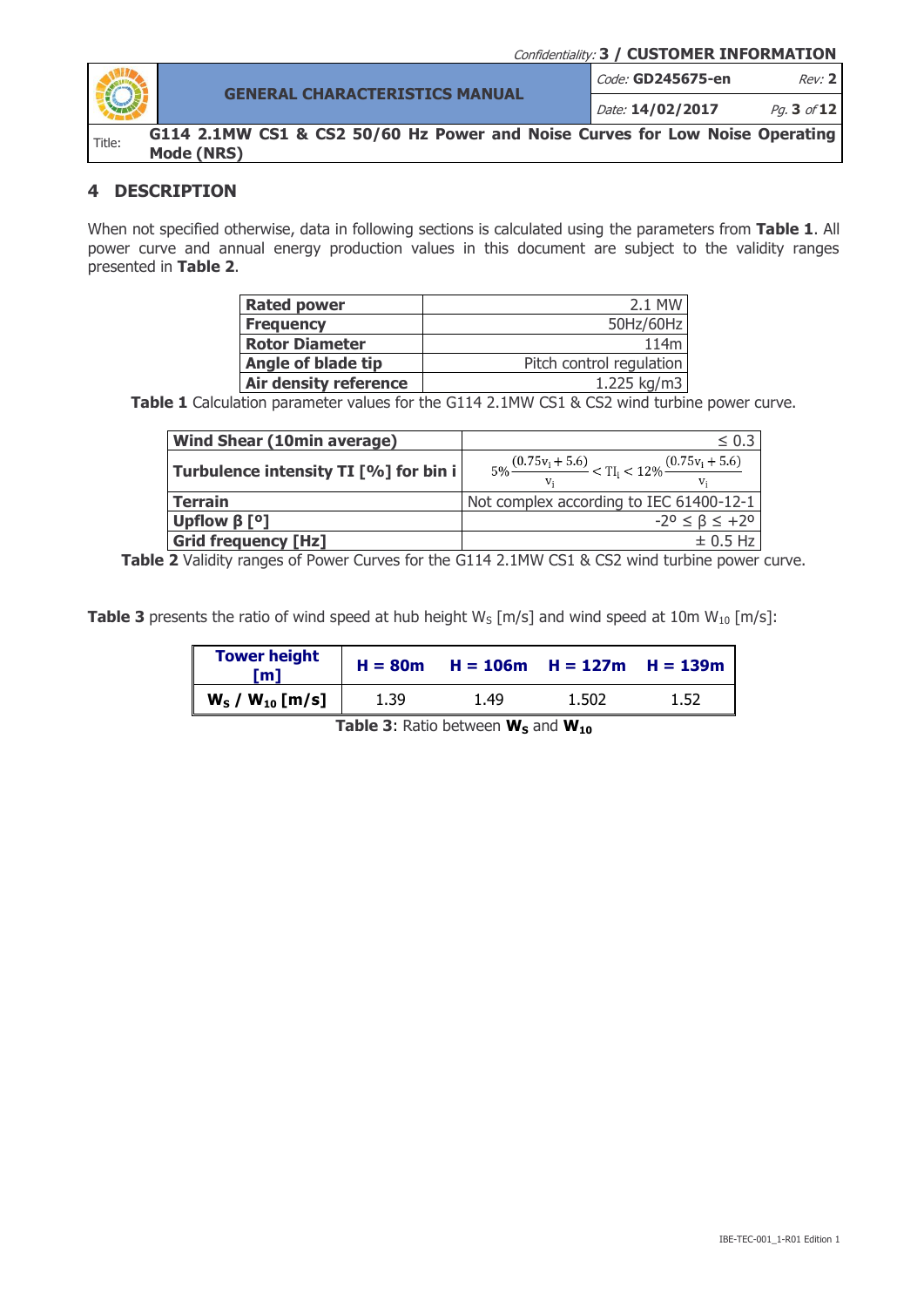

**GENERAL CHARACTERISTICS MANUAL** Code: **GD245675-en** Rev: **2** Date: **14/02/2017** Pg. **4** of **12**

**G114 2.1MW CS1 & CS2 50/60 Hz Power and Noise Curves for Low Noise Operating Mode (NRS)**

### <span id="page-3-1"></span><span id="page-3-0"></span>**5 LOW NOISE OPERATION MODES**

#### **5.1 LOW NOISE POWER CURVES**

There are 2 different types of noise reduction modes.

• The noise reduction modes that limit the noise at higher wind speed (typical  $W_{10} \sim 6{\text -}10\text{m/s}$ ) are indicated as N1, N2 up to N6. The noise reduction levels that correspond to the mode indication in this document are represented in **Table 4** below:

| Mode:                                                                              |     |     |     |      |
|------------------------------------------------------------------------------------|-----|-----|-----|------|
| <b>Noise Level <math>[dB(A)]</math></b> 106.6                                      | 105 | 104 | 102 | 99 4 |
| <b>Table 4: WT C114 0 1MM CC1 0 CC0</b> notes useful the loyals of bigh wind speed |     |     |     |      |

**Table 4:** WT G114 2.1MW CS1 & CS2 noise reduction levels at high wind speed.

• The noise reduction modes that limit the noise at lower velocities (typical  $W_{10} \sim 3-6$ m/s) are indicated as NRS A, B and C. It is possible to activate any of the noise reduction modes at high wind speed from table 4 with a noise reduction mode at lower velocity, for example: N2 + NRS B, at the same time.

**Table 5** shows the feasibility for low noise operation modes:

| G114 2.1MW<br><b>CS1 &amp; CS2</b> | N1  | <b>N2</b> | <b>N3</b> | N4        | <b>N5</b> | <b>N6</b> | <b>NRS A</b> |     | <b>NRS B NRS C</b> |
|------------------------------------|-----|-----------|-----------|-----------|-----------|-----------|--------------|-----|--------------------|
| $H = 80m$                          | Yes | Yes       | Yes       | Yes       | esY       | Yes       | Yes          | Yes | Yes                |
| $H = 106m$                         | No  | No        | <b>No</b> | No.       | No        | Yes       | Yes          | Yes | Yes                |
| $H = 127m$                         | No  | No.       | No        | No.       | No        | <b>No</b> | Yes          | Yes | Yes                |
| $H = 139m$                         | Yes | Yes       | Νo        | <b>No</b> | No        | <b>No</b> | Yes          | Yes | Yes                |

**Table 5:** WT G114 2.1MW CS1 & CS2 low noise levels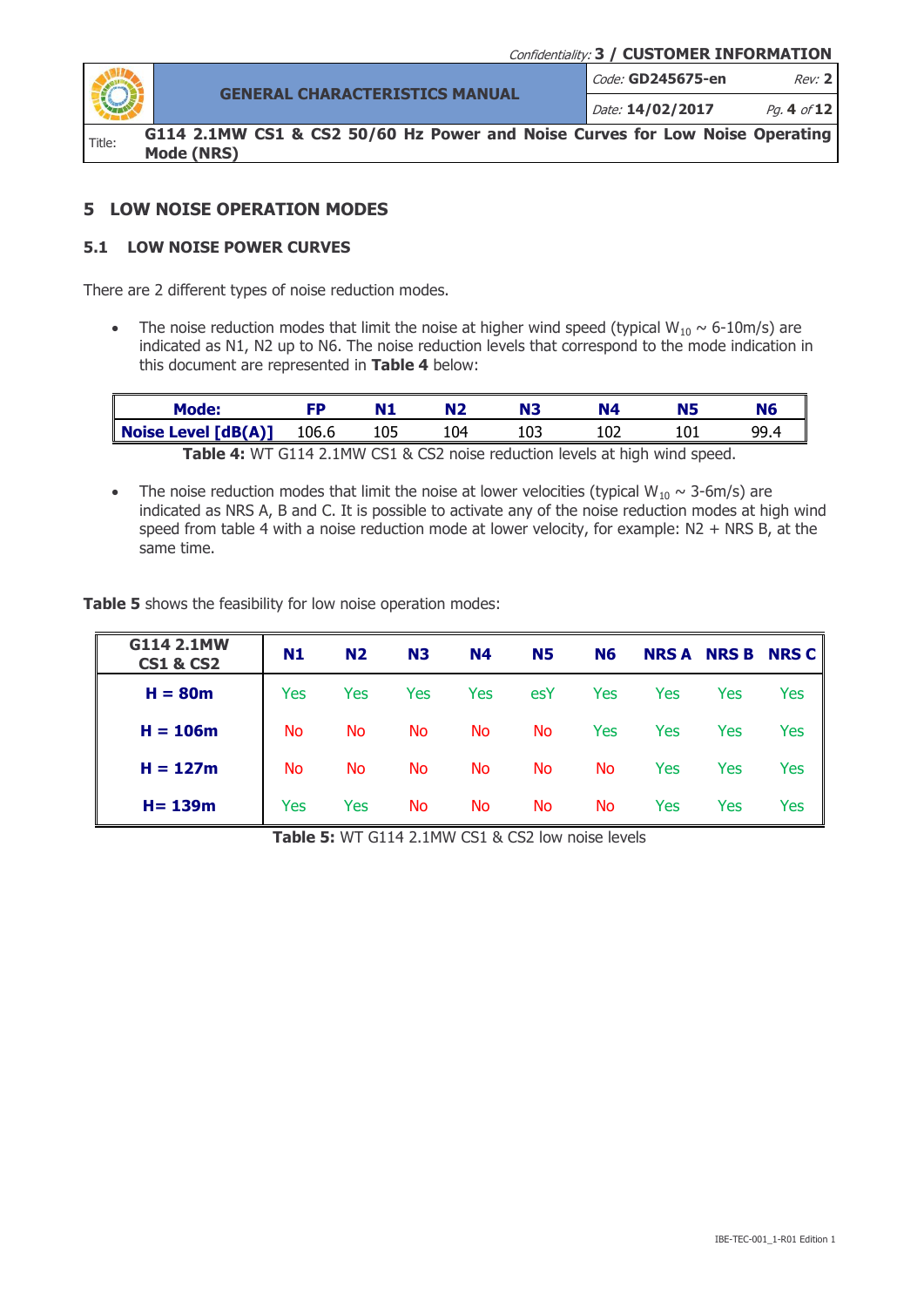Confidentiality: **3 / CUSTOMER INFORMATION GENERAL CHARACTERISTICS MANUAL** Code: **GD245675-en** Rev: **2** Date: **14/02/2017** Pg. **5** of **12 G114 2.1MW CS1 & CS2 50/60 Hz Power and Noise Curves for Low Noise Operating Mode (NRS)**

**Table 6** presents the electrical power output  $\lceil kW \rceil$  in function of the horizontal wind speed  $W_S \lceil m/s \rceil$  at hub height (W<sub>S</sub>) for different noise reduction mode settings, for tower height  $H = 80$ m.

| <b>P [kW]</b> | $H = 80m$     |             |                |           |                         |                |  |  |
|---------------|---------------|-------------|----------------|-----------|-------------------------|----------------|--|--|
| $W_{S}$       | N1            | <b>N2</b>   | N <sub>3</sub> | <b>N4</b> | <b>N5</b>               | N <sub>6</sub> |  |  |
| [m/s]         | $105$ [dB(A)] | 104 [dB(A)] | 103 [dB(A)]    |           | 102 [dB(A)] 101 [dB(A)] | 99.4 [dB(A)]   |  |  |
| 3             | 33            | 33          | 33             | 33        | 33                      | 33             |  |  |
| 4             | 146           | 146         | 146            | 146       | 146                     | 146            |  |  |
| 5             | 342           | 342         | 342            | 342       | 342                     | 342            |  |  |
| 6             | 620           | 620         | 620            | 620       | 620                     | 613            |  |  |
| 7             | 1006          | 1005        | 1003           | 998       | 988                     | 855            |  |  |
| 8             | 1465          | 1445        | 1418           | 1385      | 1343                    | 936            |  |  |
| 9             | 1771          | 1712        | 1651           | 1587      | 1521                    | 949            |  |  |
| 10            | 1872          | 1794        | 1716           | 1641      | 1568                    | 950            |  |  |
| 11            | 1893          | 1810        | 1728           | 1651      | 1577                    | 952            |  |  |
| 12            | 1901          | 1818        | 1738           | 1663      | 1589                    | 984            |  |  |
| 13            | 1924          | 1852        | 1781           | 1714      | 1649                    | 1132           |  |  |
| 14            | 1973          | 1920        | 1869           | 1821      | 1774                    | 1419           |  |  |
| 15            | 2027          | 1996        | 1967           | 1939      | 1912                    | 1718           |  |  |
| 16            | 2065          | 2051        | 2037           | 2024      | 2011                    | 1923           |  |  |
| 17            | 2086          | 2080        | 2074           | 2068      | 2063                    | 2028           |  |  |
| 18            | 2095          | 2092        | 2090           | 2088      | 2086                    | 2073           |  |  |
| 19            | 2098          | 2097        | 2096           | 2095      | 2095                    | 2090           |  |  |
| 20            | 2099          | 2099        | 2098           | 2098      | 2098                    | 2096           |  |  |

**Table 6**: Electric power [kW] of the G114 2.1MW CS1 & CS2 wind turbine with a tower height of 80m, calculated according to W<sub>S</sub> [m/s] and noise level [dB(A)] (ref: G114CSAERNRS2100KW\_R00\_14042015, G114CSAERNRS2100KW\_R02\_14022017)



**Figure 1:** Power curve of the G114 2.1MW CS1 & CS2 wind turbine with tower height 80m for different versions of low noise operating mode (ref: G114CSAERNRS2100KW\_R02\_14022017)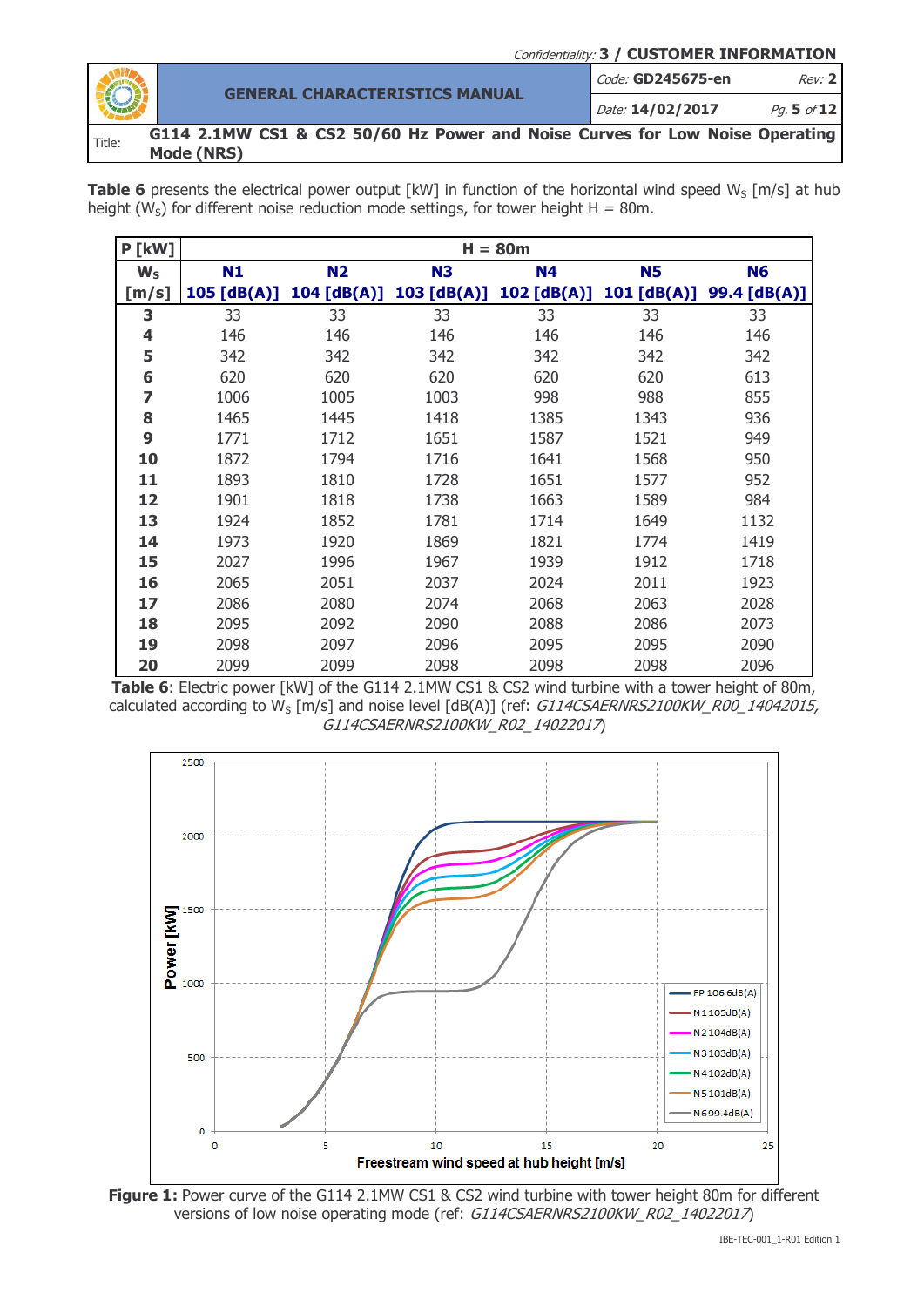Confidentiality: **3 / CUSTOMER INFORMATION**

|        | <b>GENERAL CHARACTERISTICS MANUAL</b>                                                      | Code: GD245675-en | Rev: 2      |
|--------|--------------------------------------------------------------------------------------------|-------------------|-------------|
| O      |                                                                                            | Date: 14/02/2017  | Pa. 6 of 12 |
| Title: | G114 2.1MW CS1 & CS2 50/60 Hz Power and Noise Curves for Low Noise Operating<br>Mode (NRS) |                   |             |

Table 7 presents the electrical power output [kW] in function of the horizontal wind speed W<sub>S</sub> [m/s] at hub height (W<sub>S</sub>) for a noise reduction mode, for tower height  $H = 106$ m.

| <b>P [kW]</b> | H = 106m     |
|---------------|--------------|
| $W_{S}$       | Ν6           |
| [m/s]         | 99.4 [dB(A)] |
| 3             | 33           |
| 4             | 146          |
| 5             | 341          |
| 6             | 613          |
| 7             | 855          |
| 8             | 936          |
| 9             | 949          |
| 10            | 950          |
| 11            | 950          |
| 12            | 959          |
| 13            | 1029         |
| 14            | 1234         |
| 15            | 1531         |
| 16            | 1793         |
| 17            | 1955         |
| 18            | 2035         |
| 19            | 2070         |
| 20            | 2085         |

**Table 7**: Electric power [kW] of the G114 2.1MW CS1 & CS2 wind turbine with a tower height of 106m, calculated according to  $W_S$  [m/s] and noise level [dB(A)] (ref: G114CSAERNRS2100KW\_R02\_14022017)



**Figure 2:** Power curve of the G114 2.1MW CS1 & CS2 wind turbine with tower height 106m for a low noise operating mode (ref: G114CSAERNRS2100KW\_R02\_14022017)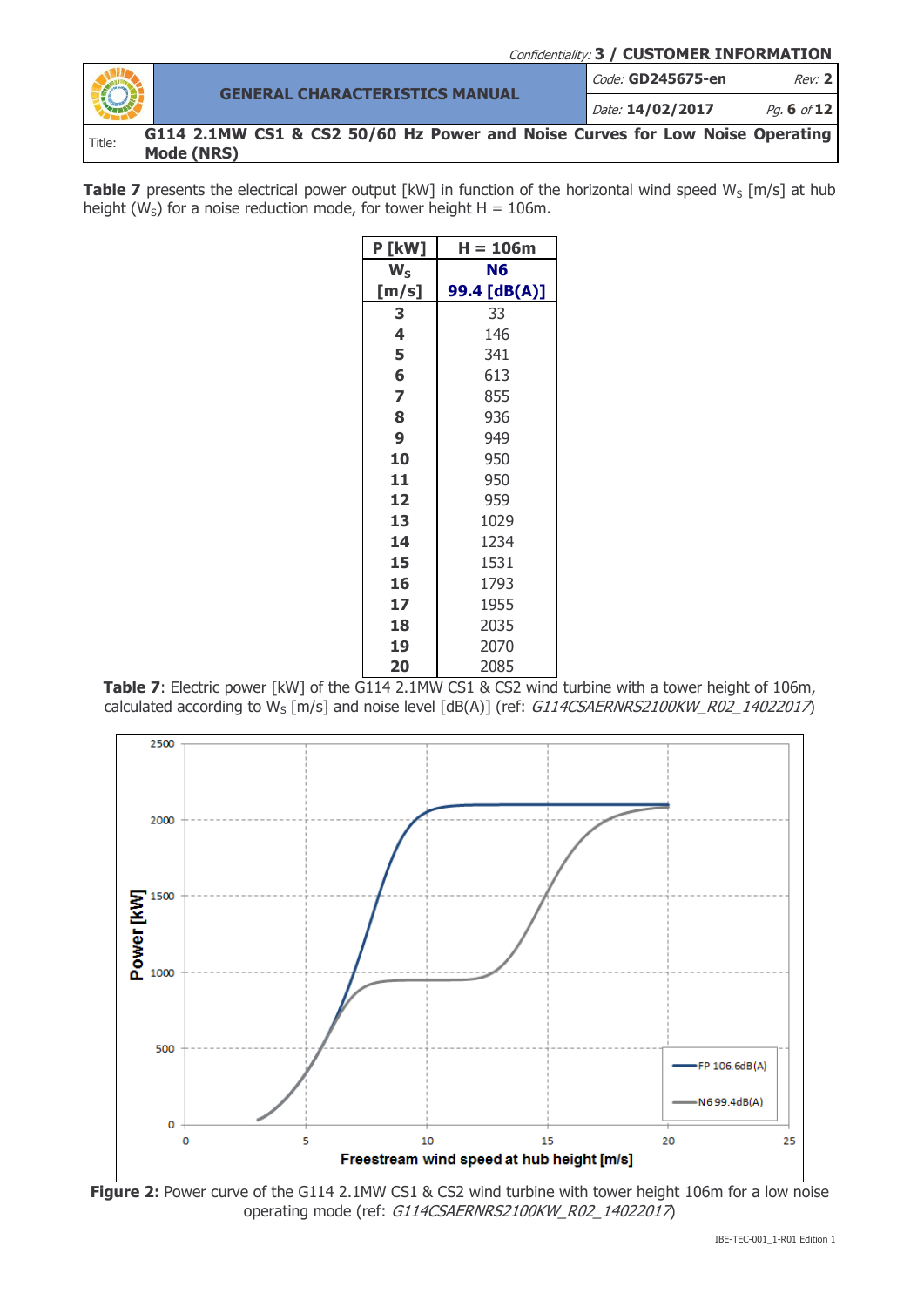Confidentiality: **3 / CUSTOMER INFORMATION GENERAL CHARACTERISTICS MANUAL** Code: **GD245675-en** Rev: **2** Date: **14/02/2017** Pg. **7** of **12 G114 2.1MW CS1 & CS2 50/60 Hz Power and Noise Curves for Low Noise Operating Mode (NRS)**

**Table 8** presents the electrical power output  $\lceil kW \rceil$  in function of the horizontal wind speed  $W_S \lceil m/s \rceil$  at hub height (W<sub>S</sub>) for different noise reduction mode settings, for tower height H = 139m.

| P [kW] | H = 139m    |             |  |  |  |
|--------|-------------|-------------|--|--|--|
| $W_S$  | N1          | N2.         |  |  |  |
| [m/s]  | 105 [dB(A)] | 104 [dB(A)] |  |  |  |
| 3      | 33          | 33          |  |  |  |
| 4      | 146         | 146         |  |  |  |
| 5      | 341         | 341         |  |  |  |
| 6      | 620         | 620         |  |  |  |
| 7      | 1006        | 1005        |  |  |  |
| 8      | 1465        | 1445        |  |  |  |
| 9      | 1771        | 1712        |  |  |  |
| 10     | 1872        | 1794        |  |  |  |
| 11     | 1893        | 1809        |  |  |  |
| 12     | 1896        | 1812        |  |  |  |
| 13     | 1900        | 1817        |  |  |  |
| 14     | 1919        | 1841        |  |  |  |
| 15     | 1961        | 1898        |  |  |  |
| 16     | 2011        | 1969        |  |  |  |
| 17     | 2051        | 2027        |  |  |  |
| 18     | 2075        | 2062        |  |  |  |
| 19     | 2087        | 2080        |  |  |  |
| 20     | 2093        | 2089        |  |  |  |

**Table 8**: Electric power [kW] of the G114 2.1MW CS1 & CS2 wind turbine with a tower height of 139m, calculated according to W<sub>S</sub> [m/s] and noise level [dB(A)] (ref: G114CSAERNRS2100KW\_R01\_21062016)



**Figure 3:** Power curve of the G114 2.1MW CS1 & CS2 wind turbine with tower height 139m for different versions of low noise operating mode (ref: G114CSAERNRS2100KW\_R02\_14022017)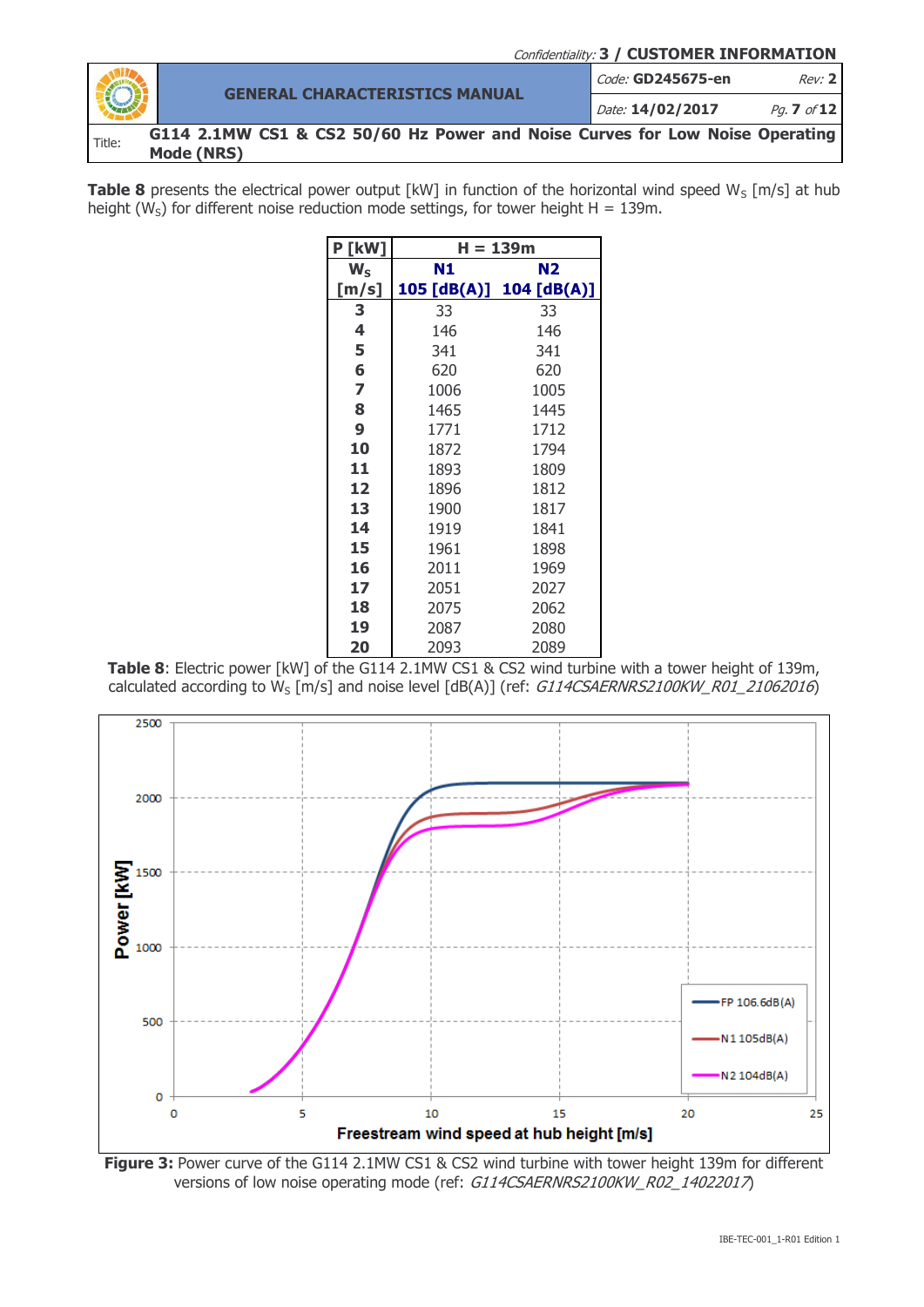

**Table 9** presents the power output [kW] of the G114 2.1MW CS1 & CS2 for different noise reduction modes at low wind speed NRS A, B and C. The power output is represented against wind speed at hub height WS [m/s]. For these modes, the power output does not vary with tower height H.

| <b>P [kW]</b> | $H = 80m/106m/127m/139m$ |             |             |  |  |  |
|---------------|--------------------------|-------------|-------------|--|--|--|
| $W_{S}$       |                          |             |             |  |  |  |
| [m/s]         | NRS A                    | <b>NRSB</b> | <b>NRSC</b> |  |  |  |
| 3             | 33                       | 33          | 33          |  |  |  |
| 4             | 146                      | 146         | 146         |  |  |  |
| 5             | 341                      | 341         | 341         |  |  |  |
| 6             | 619                      | 602         | 574         |  |  |  |
| 7             | 1006                     | 983         | 911         |  |  |  |
| 8             | 1496                     | 1471        | 1407        |  |  |  |
| 9             | 1888                     | 1861        | 1803        |  |  |  |
| 10            | 2050                     | 2037        | 2005        |  |  |  |
| 11            | 2091                     | 2087        | 2076        |  |  |  |
| 12            | 2099                     | 2098        | 2095        |  |  |  |
| 13            | 2100                     | 2100        | 2099        |  |  |  |
| 14            | 2100                     | 2100        | 2100        |  |  |  |
| 15            | 2100                     | 2100        | 2100        |  |  |  |
| 16            | 2100                     | 2100        | 2100        |  |  |  |
| 17            | 2100                     | 2100        | 2100        |  |  |  |
| 18            | 2100                     | 2100        | 2100        |  |  |  |
| 19            | 2100                     | 2100        | 2100        |  |  |  |
| 20            | 2100                     | 2100        | 2100        |  |  |  |

**Table 9:** Power output [kW] of the G114 2.1MW CS1 & CS2 wind turbine, calculated according to WS [m/s] for different noise reduction modes at low wind speeds NRS A, B and C. (ref: G114CSAERNRS2100KW\_R00\_14042015)



**Figure 4:** Power curve of the G114 2.1MW CS1 & CS2 wind turbine with tower height 80m, 106m, 127m & 139m for different versions of low noise operating modes at low wind speeds NRS A, B and C (ref: G114CSAERNRS2100KW\_R02\_14022017)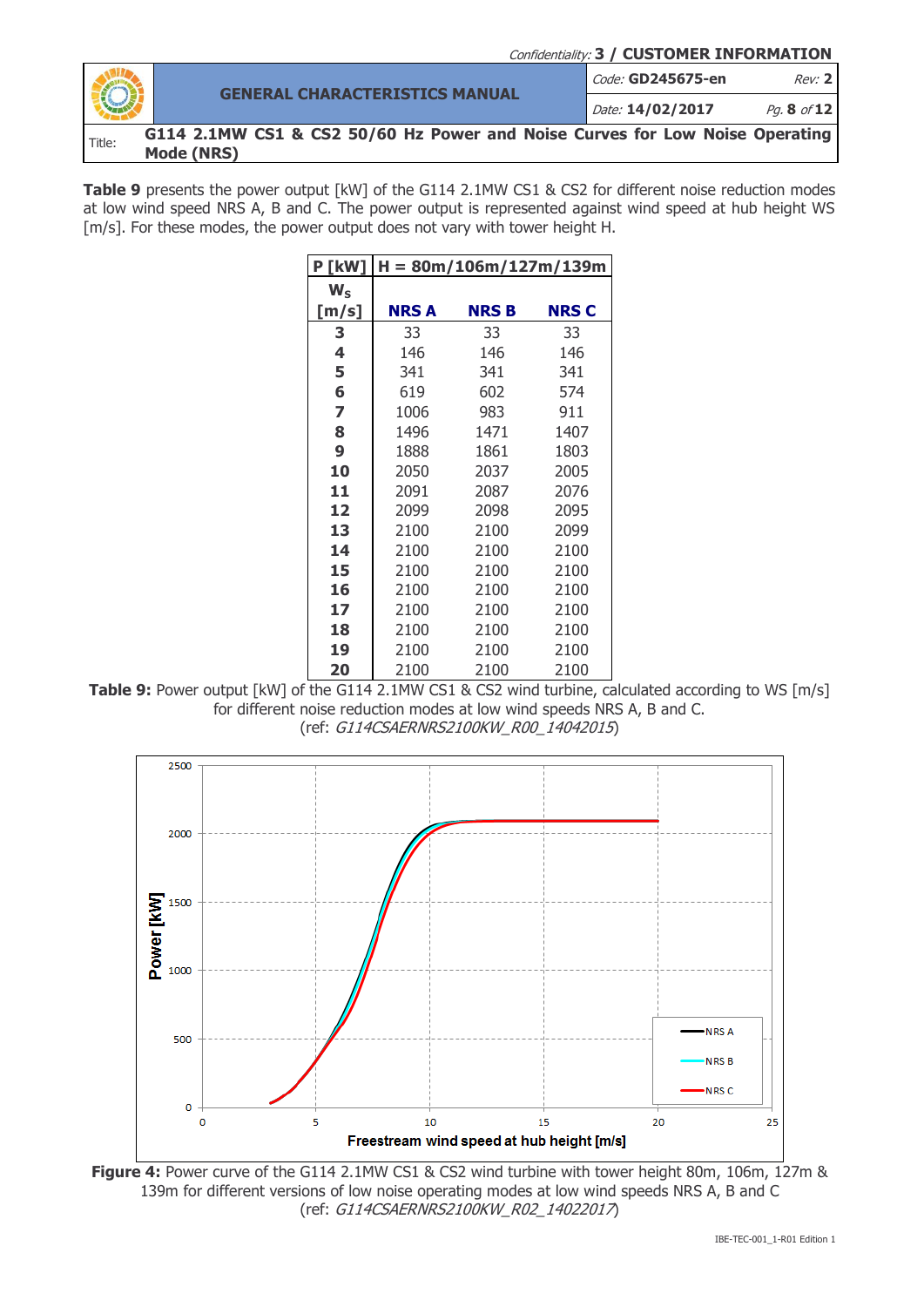

**GENERAL CHARACTERISTICS MANUAL** Code: **GD245675-en** Rev: **2** Date: **14/02/2017** Pg. **9** of **12**

**G114 2.1MW CS1 & CS2 50/60 Hz Power and Noise Curves for Low Noise Operating Mode (NRS)**

## <span id="page-8-0"></span>**5.2 ANNUAL ENERGY PRODUCTION**

**Table 10** presents the annual energy output [MWh] for the G114 2.1MW CS1 & CS2 wind turbine calculated with different Weibull distribution parameters Wave [m/s] and K, for a tower height of 80m and different noise reduction modes.

|                        | P[MWh]    |      |      | $H = 80m$ |                         |      |
|------------------------|-----------|------|------|-----------|-------------------------|------|
| $W_{\rm ave}$ [m/s]    |           | 5.5  | 6    | 6.5       | $\overline{\mathbf{z}}$ | 7.5  |
|                        | $K = 1.5$ | 5599 | 6312 | 6945      | 7496                    | 7963 |
| <b>N1 105 [dB(A)]</b>  | $K = 2.0$ | 5649 | 6595 | 7476      | 8279                    | 8996 |
|                        | $K = 2.5$ | 5523 | 6626 | 7667      | 8628                    | 9500 |
|                        | $K = 1.5$ | 5480 | 6172 | 6789      | 7325                    | 7781 |
| <b>N2 104 [dB(A)]</b>  | $K = 2.0$ | 5541 | 6455 | 7305      | 8081                    | 8776 |
|                        | $K = 2.5$ | 5441 | 6503 | 7502      | 8423                    | 9260 |
|                        | $K = 1.5$ | 5357 | 6029 | 6628      | 7151                    | 7595 |
| <b>N3 103 [dB(A)]</b>  | $K = 2.0$ | 5428 | 6308 | 7128      | 7878                    | 8551 |
|                        | $K = 2.5$ | 5351 | 6373 | 7330      | 8210                    | 9013 |
|                        | $K = 1.5$ | 5231 | 5884 | 6467      | 6976                    | 7410 |
| <b>N4 102 [dB(A)]</b>  | $K = 2.0$ | 5310 | 6158 | 6948      | 7673                    | 8325 |
|                        | $K = 2.5$ | 5254 | 6235 | 7151      | 7993                    | 8763 |
|                        | $K = 1.5$ | 5098 | 5731 | 6298      | 6793                    | 7217 |
| <b>N5 101 [dB(A)]</b>  | $K = 2.0$ | 5181 | 5996 | 6757      | 7457                    | 8089 |
|                        | $K = 2.5$ | 5144 | 6082 | 6957      | 7762                    | 8500 |
|                        | $K = 1.5$ | 3918 | 4389 | 4821      | 5210                    | 5553 |
| <b>N6 99.4 [dB(A)]</b> | $K = 2.0$ | 4007 | 4546 | 5064      | 5561                    | 6034 |
|                        | $K = 2.5$ | 4106 | 4680 | 5208      | 5705                    | 6187 |

**Table 10**: Annual energy production for the G114 2.1MW CS1 & CS2 wind turbine for different Weibull parameters Wave [m/s], Weibull K parameter and different noise reduction modes, for tower height H = 80m (ref: G114CSAERNRS2100KW\_R00\_14042015, G114CSAERNRS2100KW\_R02\_14022017)

**Table 11** presents the annual energy output [MWh] for the G114 2.1MW CS1 & CS2 wind turbine calculated with different Weibull distribution parameters Wave [m/s] and K, for a tower height of 127m and a noise reduction mode.

| P[MWh]         |           | H = 106m |      |      |      |      |  |
|----------------|-----------|----------|------|------|------|------|--|
| $W_{ave}[m/s]$ |           | 5.5      | 6    | 6.5  |      | 7.5  |  |
| N699.4 [dB(A)] | $K = 1.5$ | 3857     | 4305 | 4715 | 5082 | 5404 |  |
|                | $K = 2.0$ | 3983     | 4502 | 4994 | 5460 | 5900 |  |
|                | $K = 2.5$ | 4101     | 4667 | 5176 | 5646 | 6093 |  |

Table 11: Annual energy production for the G114 2.1MW CS1 & CS2 wind turbine for different Weibull parameters Wave [m/s], Weibull K parameter and a noise reduction mode, for tower height  $H = 127$ m (ref: G114CSAERNRS2100KW\_R02\_14022017)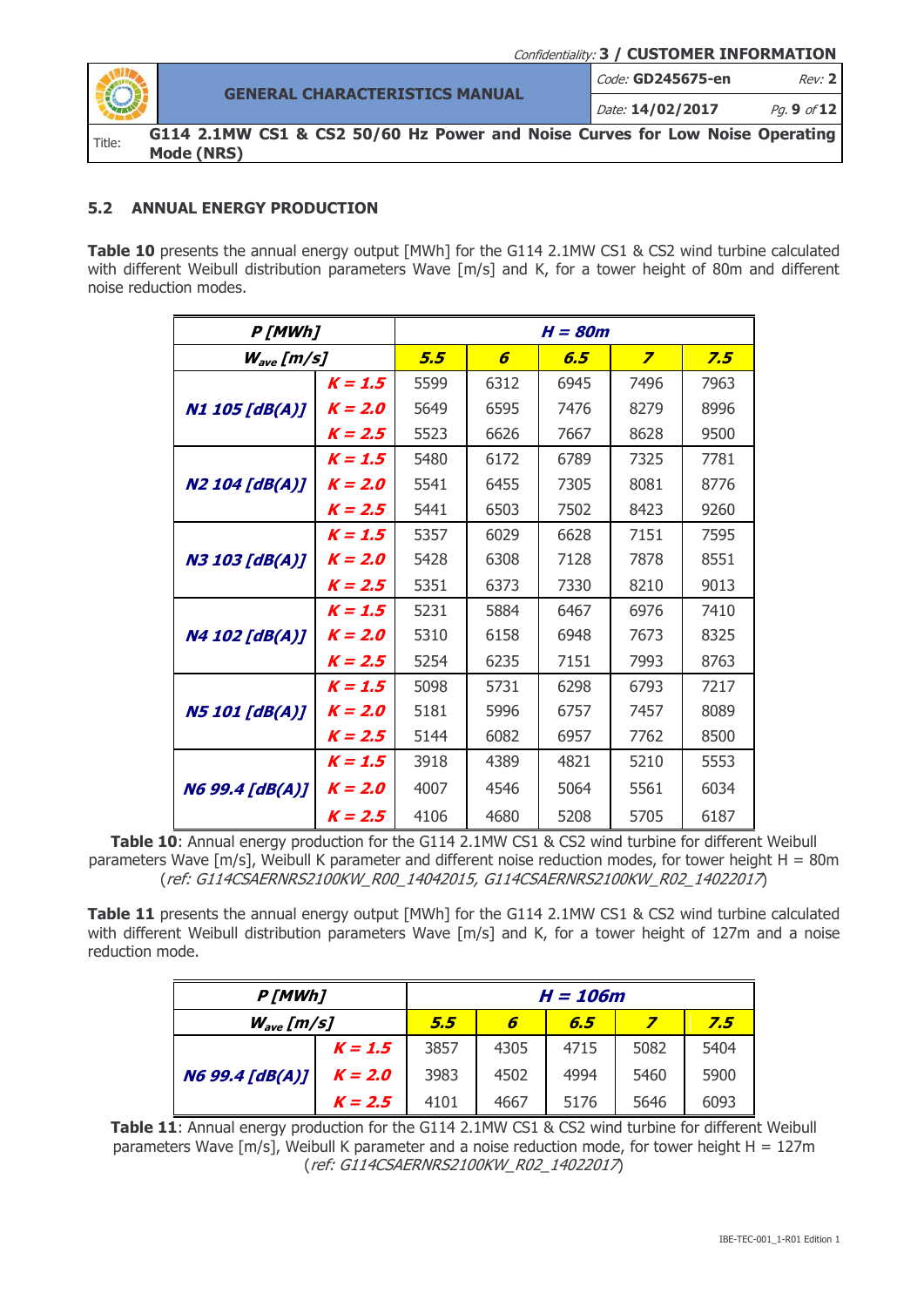|        |                                                                                            | Confidentiality: 3 / CUSTOMER INFORMATION |
|--------|--------------------------------------------------------------------------------------------|-------------------------------------------|
|        | <b>GENERAL CHARACTERISTICS MANUAL</b>                                                      | Code: GD245675-en<br>Rev: 2               |
|        |                                                                                            | Date: 14/02/2017<br>Pg. 10 of 12          |
| Title: | G114 2.1MW CS1 & CS2 50/60 Hz Power and Noise Curves for Low Noise Operating<br>Mode (NRS) |                                           |

Table 12 presents the annual energy output [MWh] for the G114 2.1MW CS1 & CS2 wind turbine calculated with different Weibull distribution parameters Wave [m/s] and K, for a tower height of 139m and different noise reduction modes.

| P[MWh]                |           | H = 139m |      |      |      |      |  |
|-----------------------|-----------|----------|------|------|------|------|--|
| $W_{ave}[m/s]$        |           | 5.5      | 6    | 6.5  | 7    | 7.5  |  |
| <b>N1 105 [dB(A)]</b> | $K = 1.5$ | 5580     | 6285 | 6912 | 7455 | 7915 |  |
|                       | $K = 2.0$ | 5642     | 6582 | 7455 | 8249 | 8955 |  |
|                       | $K = 2.5$ | 5522     | 6623 | 7659 | 8612 | 9473 |  |
|                       | $K = 1.5$ | 5452     | 6133 | 6739 | 7264 | 7709 |  |
| <b>N2 104 [dB(A)]</b> | $K = 2.0$ | 5532     | 6436 | 7274 | 8036 | 8715 |  |
|                       | $K = 2.5$ | 5439     | 6498 | 7490 | 8399 | 9221 |  |

Table 12: Annual energy production for the G114 2.1MW CS1 & CS2 wind turbine for different Weibull parameters Wave [m/s], Weibull K parameter and different noise reduction modes, for tower height H = 139m (ref: G114CSAERNRS2100KW\_R01\_21062016)

**Table 13** presents the annual energy output [MWh] for the G114 2.1MW CS1 & CS2 wind turbine calculated with different Weibull distribution parameters Wave [m/s] and K, for a tower height of 80m, 106m, 127m and 139 m and different noise reduction modes at low wind speeds NRS A, B and C.

|              | <b>P[MWh]</b>  | H = 80m/106m/127m/139m |      |      |        |       |  |  |
|--------------|----------------|------------------------|------|------|--------|-------|--|--|
|              | $W_{ave}[m/s]$ | 5.5                    | 6.0  | 6.5  | $Z$ .0 | 7.5   |  |  |
|              | $K = 1.5$      | 5860                   | 6619 | 7293 | 7877   | 8371  |  |  |
| <b>NRS A</b> | $K = 2.0$      | 5877                   | 6897 | 7849 | 8716   | 9486  |  |  |
|              | $K = 2.5$      | 5690                   | 6882 | 8018 | 9072   | 10028 |  |  |
|              | $K = 1.5$      | 5798                   | 6554 | 7227 | 7810   | 8305  |  |  |
| <b>NRS B</b> | $K = 2.0$      | 5800                   | 6815 | 7764 | 8629   | 9399  |  |  |
|              | $K = 2.5$      | 5603                   | 6785 | 7916 | 8967   | 9924  |  |  |
|              | $K = 1.5$      | 5652                   | 6401 | 7070 | 7651   | 8146  |  |  |
| <b>NRS C</b> | $K = 2.0$      | 5618                   | 6619 | 7559 | 8422   | 9193  |  |  |
|              | $K = 2.5$      | 5398                   | 6554 | 7670 | 8716   | 9674  |  |  |

**Table 13**: Annual energy production for the G114 2.1MW CS1 & CS2 wind turbine for different Weibull parameters Wave [m/s], Weibull K parameter and different noise reduction modes at low wind speeds NRS A, B and C (ref: G114CSAERNRS2100KW\_R00\_14042015)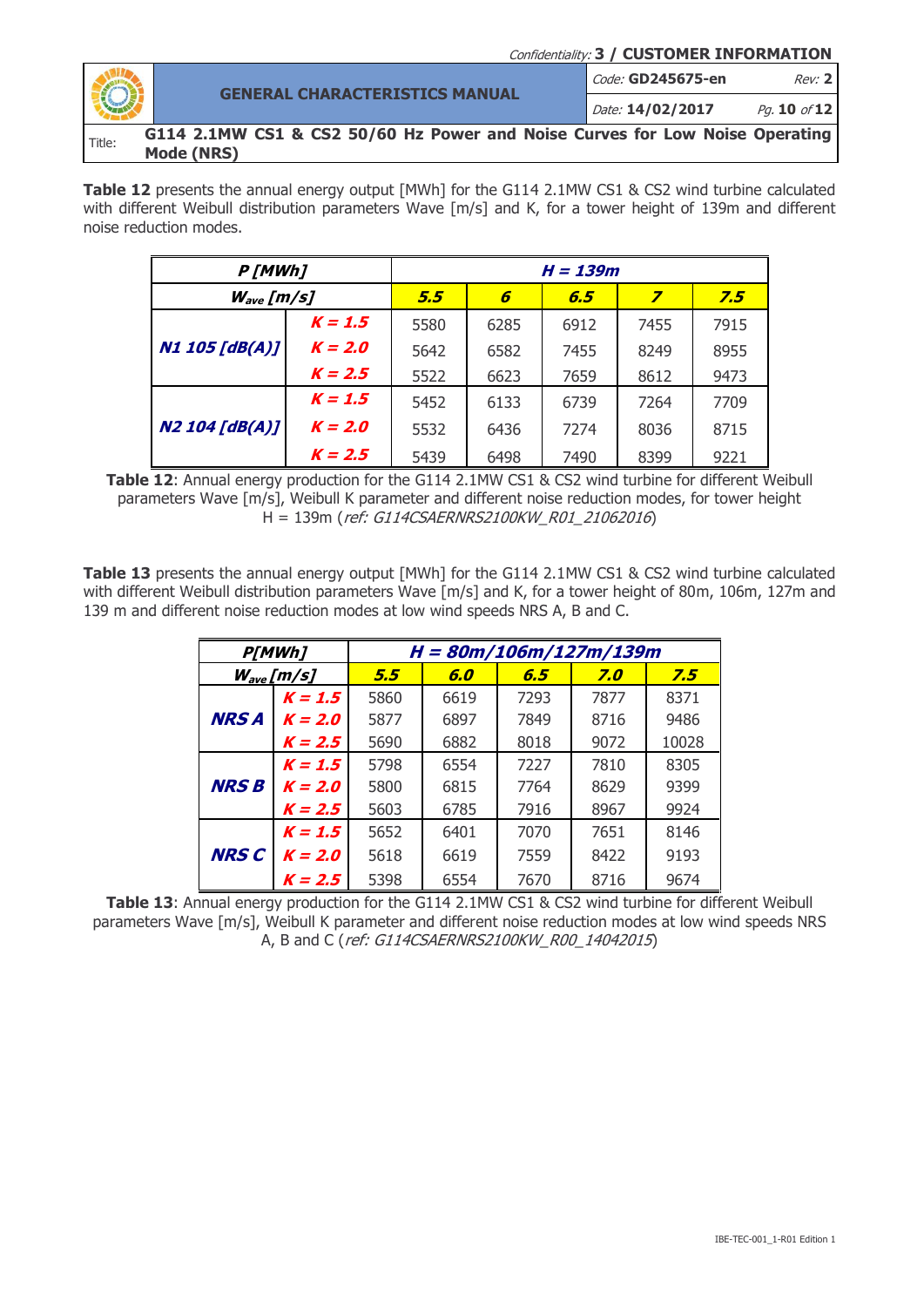

**GENERAL CHARACTERISTICS MANUAL** Code: **GD245675-en** Rev: **2** Date: **14/02/2017** Pg. **11** of **12**

**G114 2.1MW CS1 & CS2 50/60 Hz Power and Noise Curves for Low Noise Operating Mode (NRS)**

### <span id="page-10-0"></span>**5.3 NOISE CURVES**

Table 14 represents the noise curves of the G114 2.1MW CS1 & CS2 wind turbine for different noise reduction modes in function of  $W_{10}$  [m/s] and  $W_5$  [m/s] for the 80m tower.

| $H = 80m$ |         |         |           |           |           |           |           |             |             |             |
|-----------|---------|---------|-----------|-----------|-----------|-----------|-----------|-------------|-------------|-------------|
| $W_{10}$  | $W_{S}$ | N1      | <b>N2</b> | <b>N3</b> | <b>N4</b> | <b>N5</b> | <b>N6</b> | <b>NRSA</b> | <b>NRSB</b> | <b>NRSC</b> |
| [m/s]     | [m/s]   | [dB(A)] | [dB(A)]   | [dB(A)]   | [dB(A)]   | [dB(A)]   | [dB(A)]   | [dB(A)]     | [dB(A)]     | [dB(A)]     |
| 3.0       | 4.2     | 95.8    | 95.8      | 95.8      | 95.8      | 95.8      | 95.8      | 95.8        | 95.8        | 95.8        |
| 3.5       | 4.9     | 95.8    | 95.8      | 95.8      | 95.8      | 95.8      | 95.8      | 95.8        | 95.8        | 95.8        |
| 4.0       | 5.6     | 96.4    | 96.4      | 96.4      | 96.4      | 96.4      | 96.3      | 95.8        | 95.8        | 95.8        |
| 4.5       | 6.3     | 99.1    | 99.1      | 99.1      | 99.1      | 99.1      | 99.0      | 97.6        | 96.7        | 95.8        |
| 5.0       | 7.0     | 101.4   | 101.4     | 101.4     | 101.4     | 101.0     | 99.4      | 99.9        | 99.1        | 98.0        |
| 5.5       | 7.7     | 103.6   | 103.6     | 103.0     | 102.0     | 101.0     | 99.4      | 102.1       | 101.3       | 100.2       |
| 6.0       | 8.4     | 105.0   | 104.0     | 103.0     | 102.0     | 101.0     | 99.4      | 104.2       | 103.3       | 102.3       |
| 6.5       | 9.1     | 105.0   | 104.0     | 103.0     | 102.0     | 101.0     | 99.4      | 105.9       | 105.1       | 104.1       |
| 7.0       | 9.8     | 105.0   | 104.0     | 103.0     | 102.0     | 101.0     | 99.4      | 106.6       | 106.6       | 105.7       |
| 7.5       | 10.5    | 105.0   | 104.0     | 103.0     | 102.0     | 101.0     | 99.4      | 106.6       | 106.6       | 106.6       |
| 8.0       | 11.2    | 105.0   | 104.0     | 103.0     | 102.0     | 101.0     | 99.4      | 106.6       | 106.6       | 106.6       |
| 8.5       | 11.9    | 105.0   | 104.0     | 103.0     | 102.0     | 101.0     | 99.4      | 106.6       | 106.6       | 106.6       |
| 9.0       | 12.6    | 105.0   | 104.0     | 103.0     | 102.0     | 101.0     | 99.4      | 106.6       | 106.6       | 106.6       |
| 9.5       | 13.3    | 105.0   | 104.0     | 103.0     | 102.0     | 101.0     | 99.4      | 106.6       | 106.6       | 106.6       |
| 10.0      | 13.9    | 105.0   | 104.0     | 103.0     | 102.0     | 101.0     | 99.4      | 106.6       | 106.6       | 106.6       |

Table 14: Noise curves of the G114 2.1MW CS1 & CS2 wind turbine for a tower height of 80m. (ref: G114CSAERNRS2100KW\_R00\_14042015, G114CSAERNRS2100KW\_R02\_14022017)

Table 15 represents the noise curves of the G114 2.1MW CS1 & CS2 wind turbine for different noise reduction modes in function of  $W_{10}$  [m/s] and  $W_S$  [m/s] for the 106m tower.

| $H = 106m$                 |       |         |             |             |              |  |  |  |  |
|----------------------------|-------|---------|-------------|-------------|--------------|--|--|--|--|
| $\mathbf{W}_{\mathbf{10}}$ | $W_S$ | N6      | <b>NRSA</b> | <b>NRSB</b> | <b>NRS C</b> |  |  |  |  |
| [m/s]                      | [m/s] | [dB(A)] | [dB(A)]     | [dB(A)]     | [dB(A)]      |  |  |  |  |
| 3.0                        | 4.4   | 95.8    | 95.8        | 95.8        | 95.8         |  |  |  |  |
| 3.5                        | 5.1   | 95.8    | 95.8        | 95.8        | 95.8         |  |  |  |  |
| 4.0                        | 5.8   | 97.4    | 95.9        | 95.8        | 95.8         |  |  |  |  |
| 4.5                        | 6.6   | 99.4    | 98.5        | 97.6        | 96.6         |  |  |  |  |
| 5.0                        | 7.3   | 99.4    | 100.9       | 100.0       | 98.9         |  |  |  |  |
| 5.5                        | 8.0   | 99.4    | 103.1       | 102.2       | 101.2        |  |  |  |  |
| 6.0                        | 8.8   | 99.4    | 105.1       | 104.3       | 103.3        |  |  |  |  |
| 6.5                        | 9.5   | 99.4    | 106.6       | 106.6       | 105.0        |  |  |  |  |
| 7.0                        | 10.2  | 99.4    | 106.6       | 106.6       | 106.6        |  |  |  |  |
| 7.5                        | 10.9  | 99.4    | 106.6       | 106.6       | 106.6        |  |  |  |  |
| 8.0                        | 11.7  | 99.4    | 106.6       | 106.6       | 106.6        |  |  |  |  |
| 8.5                        | 12.4  | 99.4    | 106.6       | 106.6       | 106.6        |  |  |  |  |
| 9.0                        | 13.1  | 99.4    | 106.6       | 106.6       | 106.6        |  |  |  |  |
| 9.5                        | 13.9  | 99.4    | 106.6       | 106.6       | 106.6        |  |  |  |  |
| 10.0                       | 14.6  | 99.4    | 106.6       | 106.6       | 106.6        |  |  |  |  |

**Table 15:** Noise curves of the G114 2.1MW CS1 & CS2 wind turbine for a tower height of 106m. (ref: G114CSAERNRS2100KW\_R00\_14042015, G114CSAERNRS2100KW\_R02\_14022017)